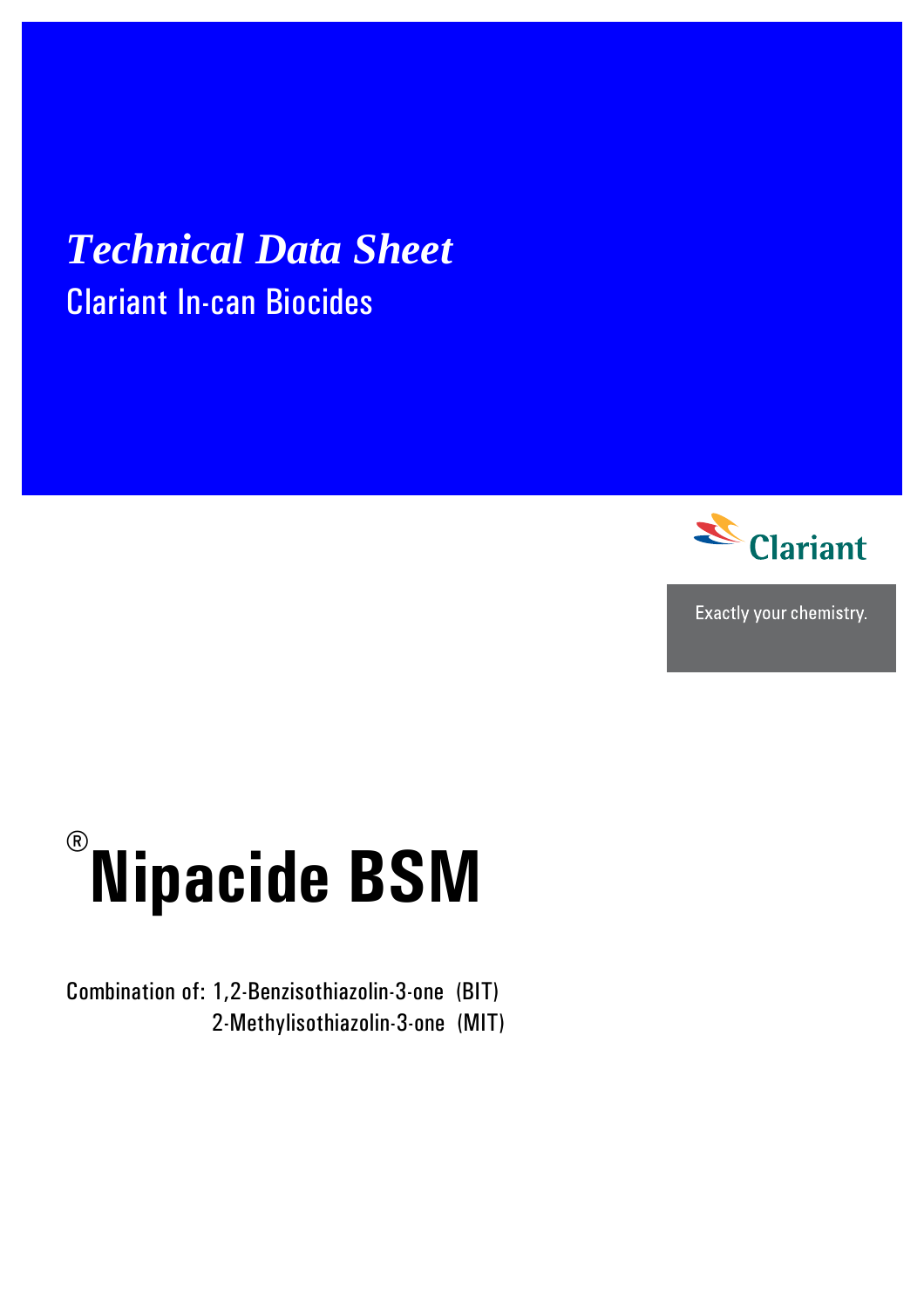### Description:

Nipacide BSM is an, isothiazolinone blend, water based, low toxicity biocide, developed for the complete in-can protection of water based products. Nipacide BSM is effective against a wide range of microorganisms including gram positive and gram negative bacteria, yeast and fungi. Microorganisms grow at a rapid rate and without use of the correct biocide, numbers can increase dramatically.

Example of the numbers of bacteria able to grow in products if left unpreserved

- $\bullet$  Time = 0 mins 1
- Time  $= 40$  mins 4
- Time =  $3 \text{ hrs}$  1024
- Time =  $5 \text{ hrs}$  16,384
- Time =  $7 \text{ hrs}$  1,048,576
- Time = 10 hrs 107,000,000,000

#### **Time = 24 hrs 236,000,000,000,000,000,000,000**

**In-Can degradation** in paints, polymer and adhesives as a result of bacterial and fungal contamination, can result in:

- Loss of viscosity
- Gassing
- Discoloration
- Bad odors
- Product splitting
- Loss of adhesion
- Production clean down and production down time
- **Loss of profit**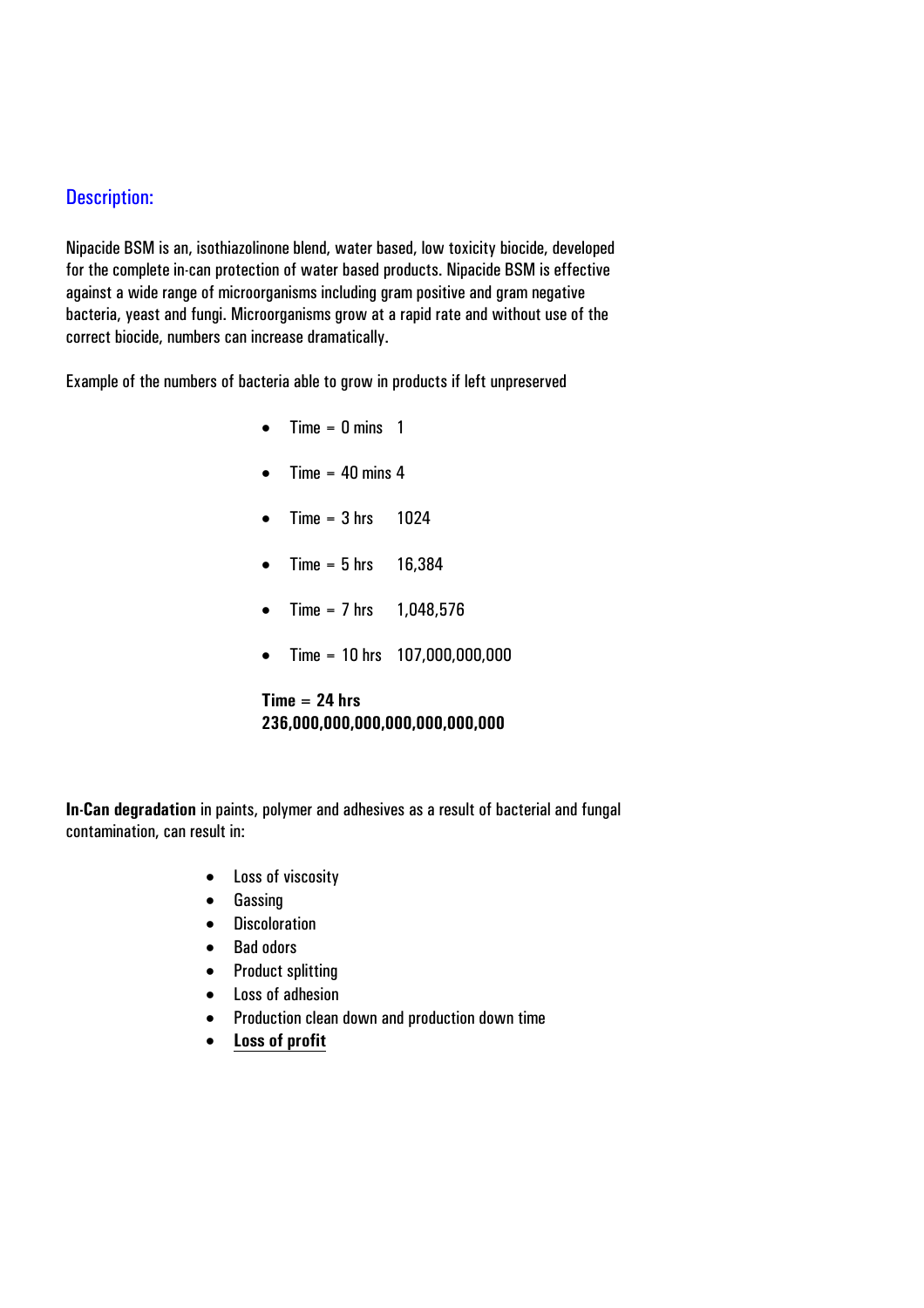## Applications:

Nipacide BSM is recommended for preservation of a wide range of applications including water based, casein, and PVA adhesives. Polymer emulsions including, SBR latex, Polyvinyl acetate and acrylic. Water based decorative paints, household products including dishwashing liquids, car care products, metal working fluids, Calcium Carbonate and Kaolin mineral slurries. Nipacide BSM is effective against a wide range of spoilage organisms and effective up to pH 10 and temperature stable up to 60°C. At recommended use concentrations there is no requirement to label as skin sensitizer R43



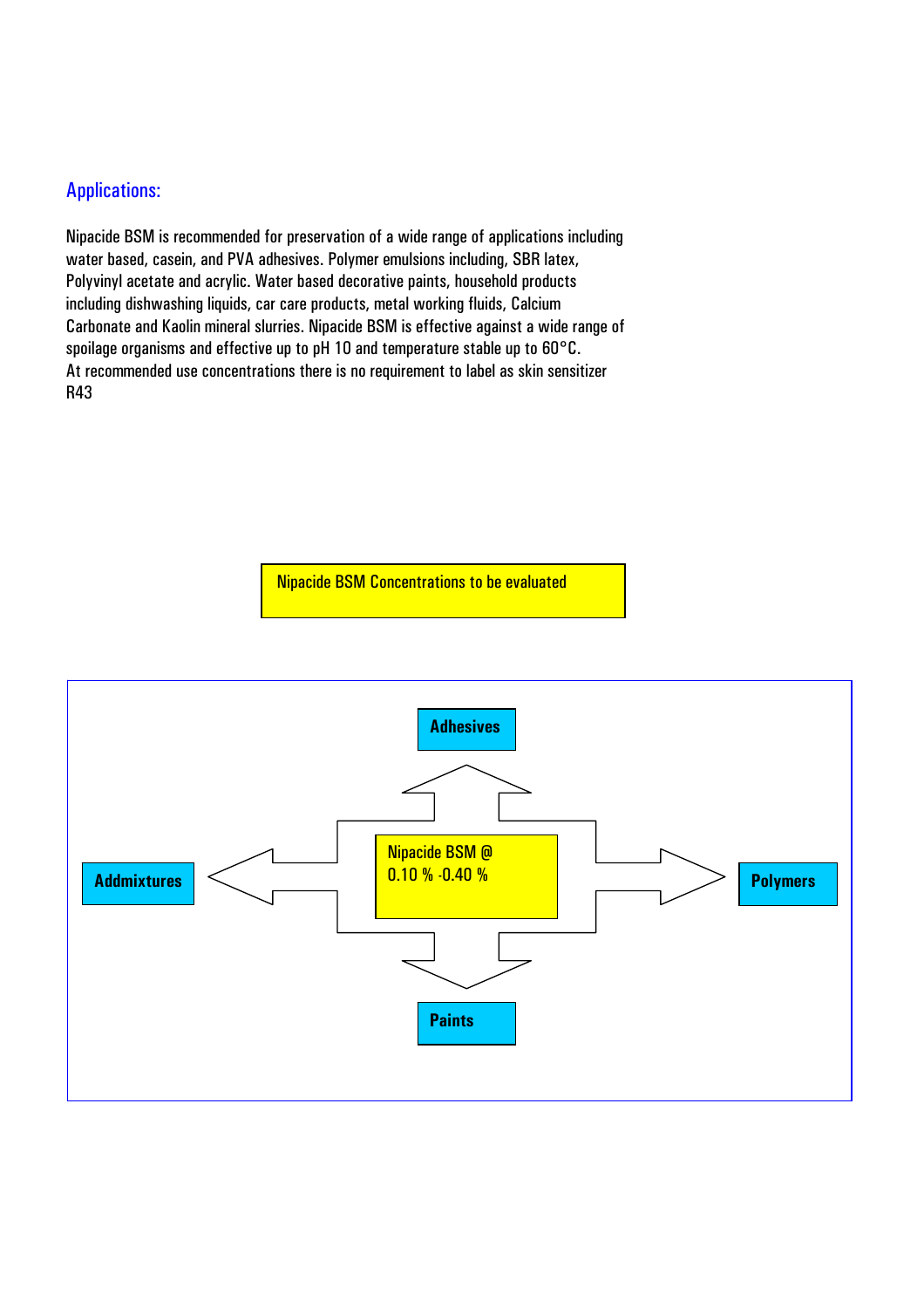

## **Temperature stability of Nipacide BIT compared to CMIT/MIT**

# Use level:

Nipacide BSM should be evaluated in finished products at levels between 0.10 % and 0.40 %.

# Microbiological data:

Nipacide BSM has a broad spectrum of activity which is demonstrated by the following MIC data.

| <b>MIC Levels</b> | <b>Organism</b>         | MIC (ppm)  |  |  |
|-------------------|-------------------------|------------|--|--|
|                   | <b>Bacteria</b>         |            |  |  |
|                   | Pseudomonas aeruginosa  | <i>500</i> |  |  |
|                   | Pseudomonas putida      | <i>500</i> |  |  |
|                   | Proteus vulgaris        | 200        |  |  |
|                   | Escherichia coli        | <i>200</i> |  |  |
|                   | Staphylococcus aureus   | <i>200</i> |  |  |
|                   | <b>Fungi</b>            |            |  |  |
|                   | Aspergillus niger       | 800        |  |  |
|                   | Penicillium mineoluteum | <i>500</i> |  |  |
|                   | Fusarium solani         | <i>300</i> |  |  |
|                   | Geotrichum candidum     | 1000       |  |  |
|                   | Yeast                   |            |  |  |
|                   | Candida albicans        | 500        |  |  |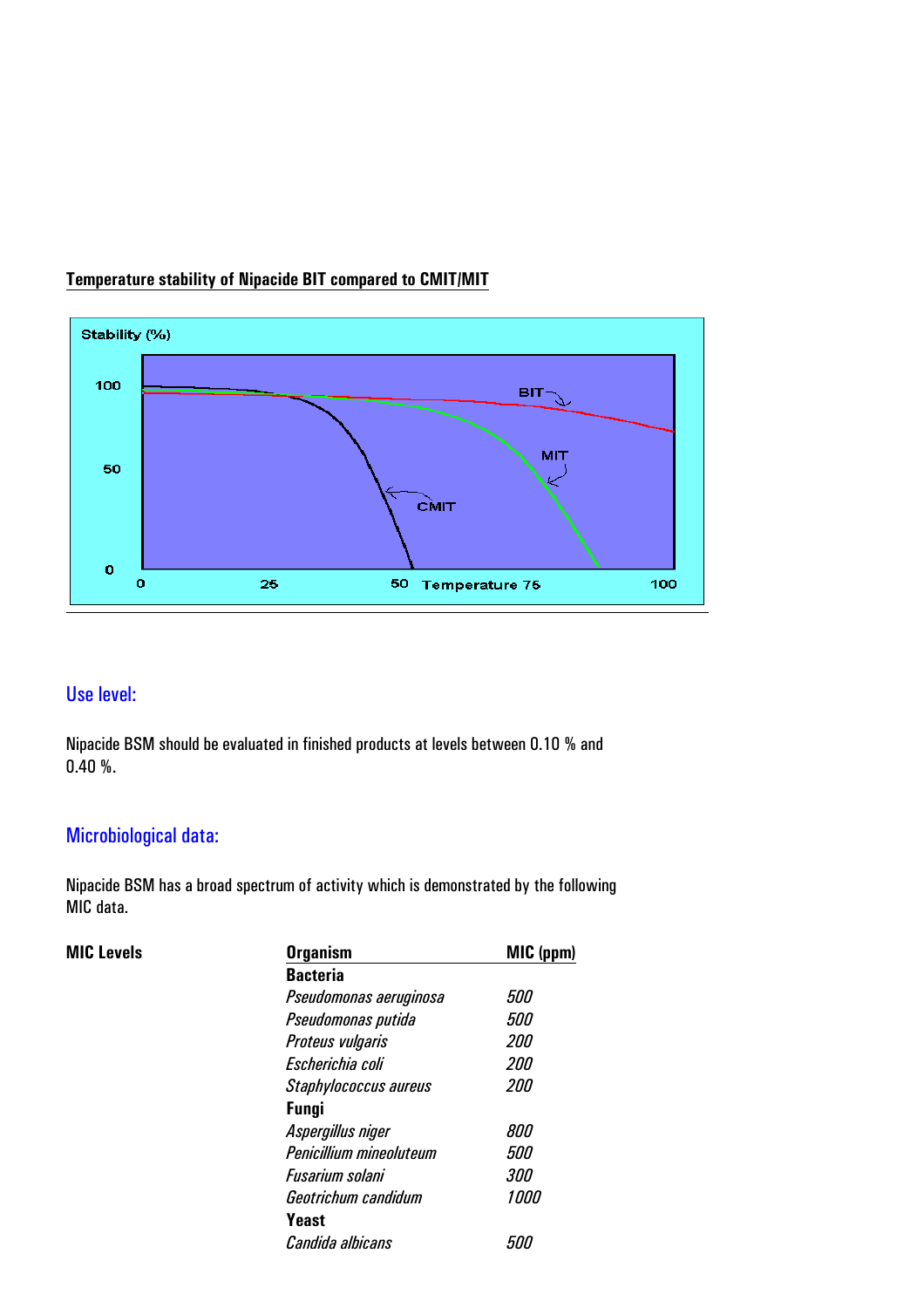#### **STANDARD FIVE CHALLENGE TEST METHOD: Bacterial Challenge Test.**

#### **Samples Tested: Acrylic Polymer emulsion**

#### **INOCULUM**

The mixed Inoculum of bacteria, used is as follows :

#### *Bacteria:*

*Pseudomonas aeruginosa* 

*Alcaligenes faecalis* 

*Proteus vulgaris* 

*Escherichia coli* 

|                                 |                     |                                                   |  | <b>Standard scoring system</b> |  |  |  |
|---------------------------------|---------------------|---------------------------------------------------|--|--------------------------------|--|--|--|
| <b>Product</b>                  | Biocide             | Level (%)  Week 1  Week 2  Week 3  Week 4  Week 5 |  |                                |  |  |  |
| <b>Acrylic polymer emulsion</b> | <b>Unpreserved</b>  | $\cdots$                                          |  |                                |  |  |  |
| <b>Acrylic polymer emulsion</b> | <b>Nipacide BSM</b> | 0.15                                              |  |                                |  |  |  |
| <b>Acrylic polymer emulsion</b> | <b>Nipacide BSM</b> | 0.30                                              |  |                                |  |  |  |

#### **STANDARD FIVE CHALLENGE TEST METHOD: Fungal Challenge Test.**

**Samples Tested: Acrylic polymer emulsion** 

#### **INOCULUM**

The mixed Inoculum of fungi and yeast used is as follows :

*Fungi:*

*Fusarium solani* 

*Geotrichum candidum* 

*Aspergillus terreus* 

*Yeast*

*Rhodotorula rubra* 

Saccharomyces cerevisiae

|                                 |                     |                                                   |  |  | <b>Standard scoring system</b> |  |  |  |
|---------------------------------|---------------------|---------------------------------------------------|--|--|--------------------------------|--|--|--|
| <b>Product</b>                  | <b>Biocide</b>      | Level (%)  Week 1  Week 2  Week 3  Week 4  Week 5 |  |  |                                |  |  |  |
| <b>Acrylic polymer emulsion</b> | <b>Unpreserved</b>  | $\cdots$                                          |  |  |                                |  |  |  |
| <b>Acrylic polymer emulsion</b> | Nipacide BSM        | 0.15                                              |  |  |                                |  |  |  |
| <b>Acrylic polymer emulsion</b> | <b>Nipacide BSM</b> | 0.30                                              |  |  |                                |  |  |  |

**Key:** 0 - Complete Kill 1 -  $<$ 10<sup>2</sup> Organisms /ml  $3 - > 10<sup>4</sup>$ 

 $-10<sup>4</sup>$  Organisms/ml

 $3 - 10<sup>4</sup>$  Organisms/ml